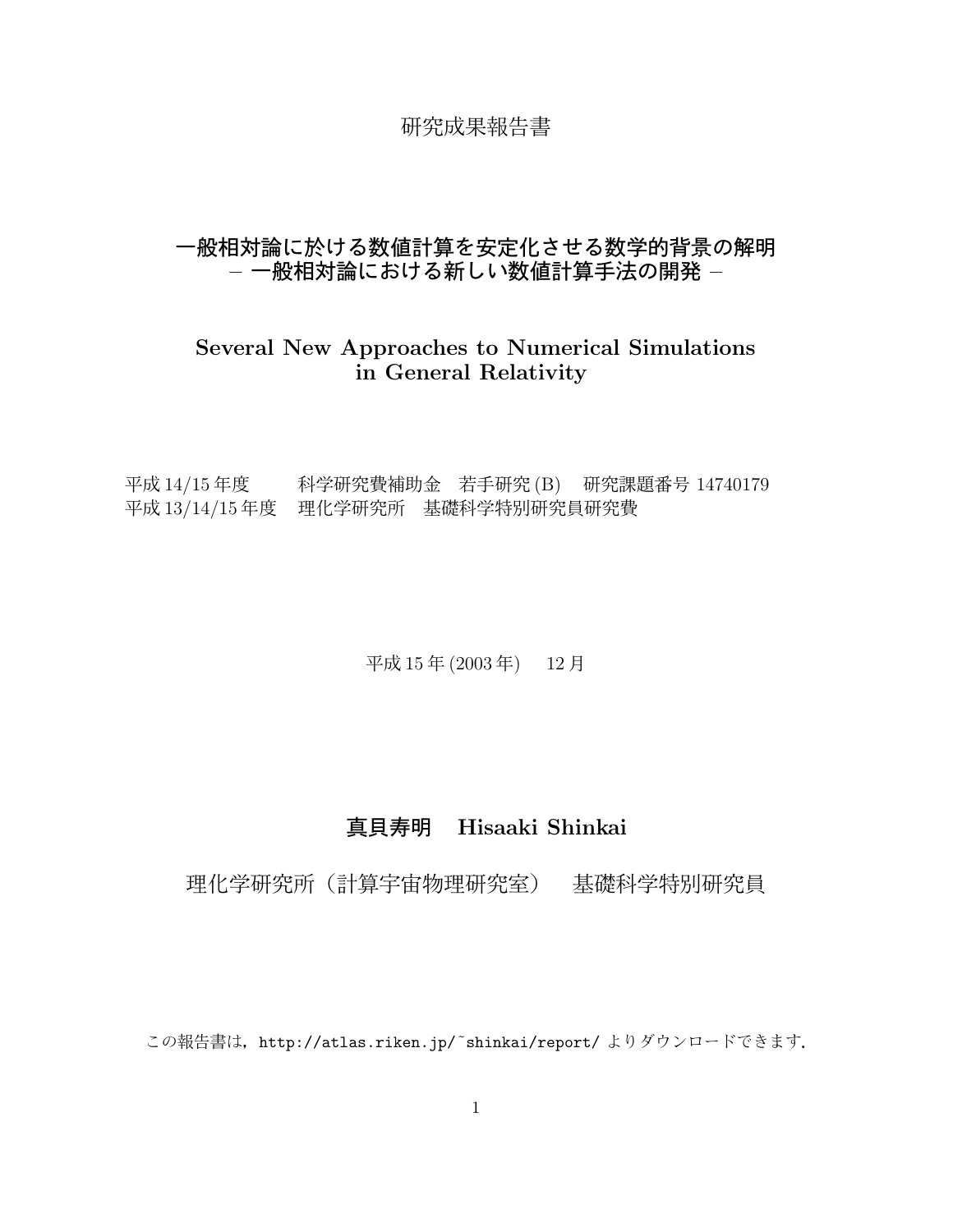# 1 本研究課題の概要

近年の宇宙観測技術の進歩によって、一般相対論研究には、より定量的で正確な計算が要求される ようになった. ブラックホールや中性子星連星の合体で発生する重力波の波形の計算や, 高次元宇宙 モデルのもたらす描像を得るためには、非線形な Einstein 方程式を直接数値積分することが欠かせ ない.

数値相対論研究は、日本を含め世界の各拠点で精力的に進められているが、現在でもその基本的手 法が確立していない発展途上の分野である。数年前までは、安定した時間発展が実現できないのは ゲージ条件の設定が悪いか計算機能力が不足しているからだと考えられてきた. しかし, 最近になっ て , こ れ ま で 「 標準」 と して 使わ れ て い た Einstein 方程式の 表現方法 (Arnowitt-Deser-Misner(ADM) 形式)が,実は数値計算に必ずしも適していないこと,及び Einstein 方程式の定式化の違いで,数学 的には互換であっても,数値的な安定性が変わることが次第に明らかになってきた.

本研究の目的は,

(1) 一般相対論における数値計算を安定に行うための数学的理論を構築し数値実例を示すこと

(2) 新しい視点を持ち込んだ数値計算を行って次世代の一般相対論研究への道を開拓すること

の2点であった.

目的の(1)に対しては,これまでに試行錯誤的にしか行われていなかった「数値計算に適した Einstein 方程式の定式化」の研究を,数学的な背景(発展方程式の双曲性問題,満たされるべき拘束条件式の 時間発展解析)を援用して統一的に理解することを試みた. 従来の ADM 形式がなぜ安定性に問題が あったのか、を初めて解析的に明らかにし、併せてどのように修正すれば数値シミュレーションを長 く続けることができるのかを提案した. また,広く使われている修正 ADM 形式(いわゆる BSSN 形 式)についても、なぜこの定式化が利点を持つのかを初めて明らかにし、同時にさらに安定な数値計 算が期待できる再定式化を提案した.

我々は、一般相対論の数値計算コード(大規模並列計算コード)を新たに作成し、上記の提案を数 値的に実証することを進めている. いくつかのテスト計算では予想通りの結果が得られている. また, すでに我々の提案は世界のいくつかのグループでシミュレーションに応用され始め,その肯定的な成 果が報告されている.

上記目的の(2)に対しては、これまでの標準的なアプローチである「時空の3+1分解」とは別の 「時空の 2+2分解」を用いた数値的アプローチについての提案も行った. 重力波の抽出に関して,「時 空の 2+2 分解」に基づく新たな近似方法は、将来有用であろうという結論を得た. また,「時空の 2+2 分解」数値シミュレーションコードを用いて,ワームホール時空の安定性問題にも取り組み,負のエ ネルギー状態を許すならば、我々の想像を超えた「時空トラベル」が可能になることを結論し、一部 マスコミでも紹介されることになった.

本研究を遂行したことは,世界の数値相対論グループに「定式化問題」の存在を広く正確に認識さ せることに有用であった. これは, 世界の各グループが, 混沌とした研究状況をまとめ, 統一的な比 較を行うべきだ、という機運に発展した. そこで,「定式化問題」の存在を共通な課題として世界の各 グループが共通に取り組める土台となるテスト問題を提示し、それらを比較するプロジェクトを立ち 上げることになった. 我々は発起人の一人として, そのプロジェクトの遂行に尽力している.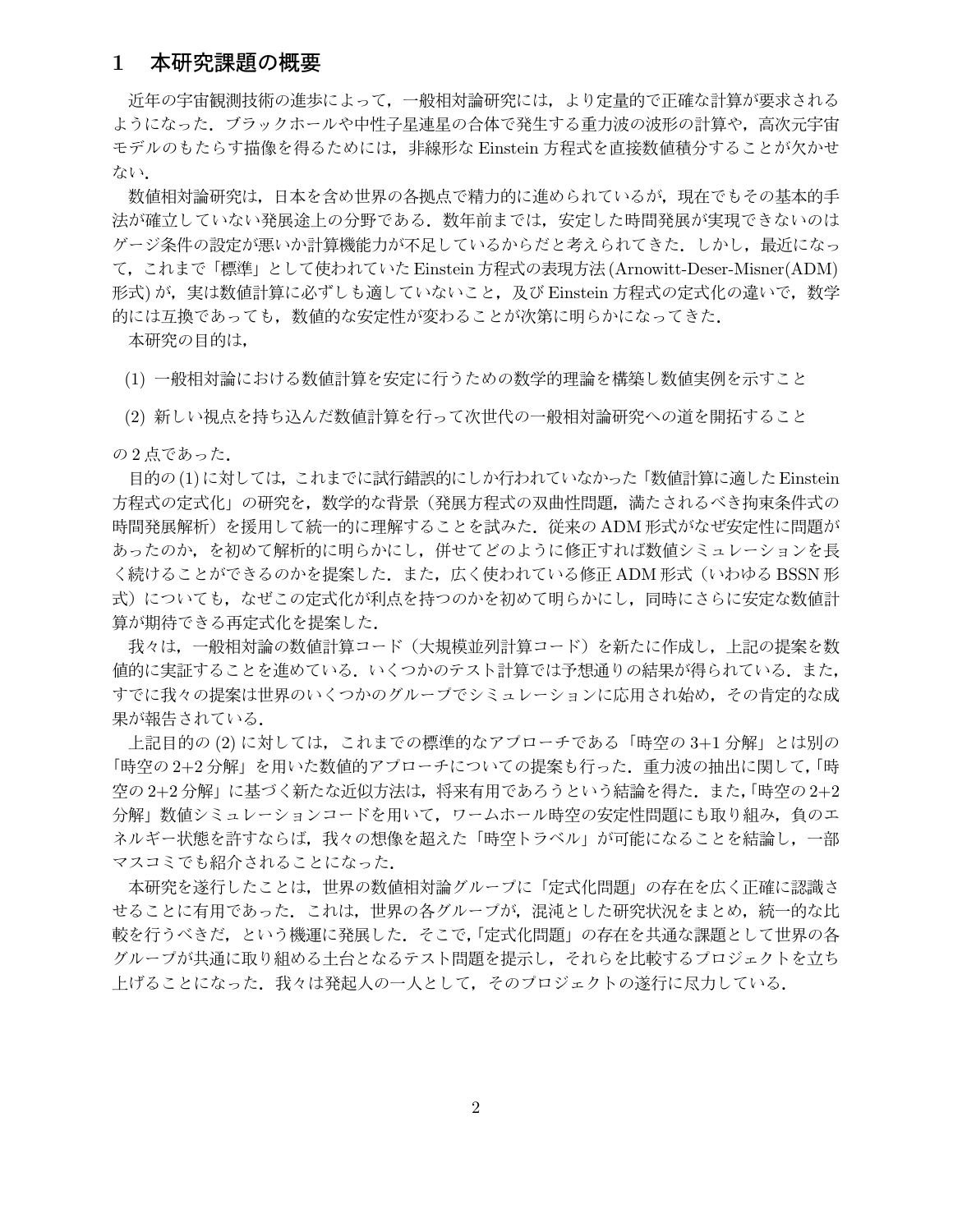### 2 本研究課題の財源

本研究は次の2つの研究費をもとに遂行した.

#### 理化学研究所 基礎科学特別研究員研究費

| 研究課題名    |              | 一般相対論における新しい数値計算手法の開発  |
|----------|--------------|------------------------|
| 研究遂行者    | 真貝寿明(理化学研究所) | 基礎科学特別研究員)             |
| 研究アドバイザー |              | 戎崎俊一(理化学研究所 情報基盤研究部部長) |
| 研究経費     | 平成 13年度      | $1,380$ 千円             |
|          | 平成 14 年度     | 1,300千円                |
|          | 平成 15 年度     | $1,300$ 千円             |
|          | 計            | 3,980千円                |

科学研究費補助金 若手研究 (B) 研究課題番号 14740179

| 研究課題名 |                   |             | 一般相対論に於ける数値計算を安定化させる数学的背景の解明,及びその |  |
|-------|-------------------|-------------|-----------------------------------|--|
|       | 実証と応用             |             |                                   |  |
| 研究組織  | 研究代表者:真貝寿明(理化学研究所 |             | 基礎科学特別研究員)                        |  |
| 研究経費  | 平成 14 年度          | $2,400$ 千円  |                                   |  |
|       | 平成 15 年度          | 600 $+$ H   |                                   |  |
|       | 計                 | $3,000 + H$ |                                   |  |

研究費は主に, 数値計算用のコンピュータ (並列処理用の PC クラスタ, データ処理用の PC) の 購入、関連するソフトウエアの購入、海外出張、国内出張、論文掲載費、図書購入費などに使用し た. 本研究に関連した, 海外渡航は以下の通り(\*印は、滞在費を先方から一部補助していただいた もの):

| H13年7月    | 南アフリカ   | 第 16 回「重力と一般相対論」国際会議<br>講演              |
|-----------|---------|-----------------------------------------|
| H13年7月    | 南アフリカ   | 「数値相対論」国際研究会 講演                         |
| H13年10月   | 韓国      | 梨花女子大学短期客員研究員 *                         |
| $H14$ 年5月 | メキシコ    | 第1回「数値相対論のための Einstein 方程式定式化」研究会 講演    |
| H14年6月    | アメリカ    | ペンシルバニア州立大学短期客員研究員 *                    |
| H14年7月    | ドイツ     | アインシュタイン研究所短期客員研究員 *                    |
| $H14$ 年8月 | フランス    | 「理論物理学」国際会議 講演                          |
| H14年8月    | フランス    | 「一般相対論におけるコーシー問題」国際研究会 出席*              |
| H14年10月   | アメリカ    | カリフォルニア工科大学客員研究員 *                      |
| H15年1月    | 韓国      | 「韓国一般相対論 2003 年冬の学校」<br>講師 (招待) *       |
| H15年6月    | アメリカ    | 「重力物理:今後 10 年」国際研究会<br>講演               |
| H15年7月    | オーストラリア | 第5回「応用数理」国際学会 招待講演                      |
| H15年12月   | メキシコ    | 第2回「数値相対論のための Einstein 方程式定式化」研究会<br>講演 |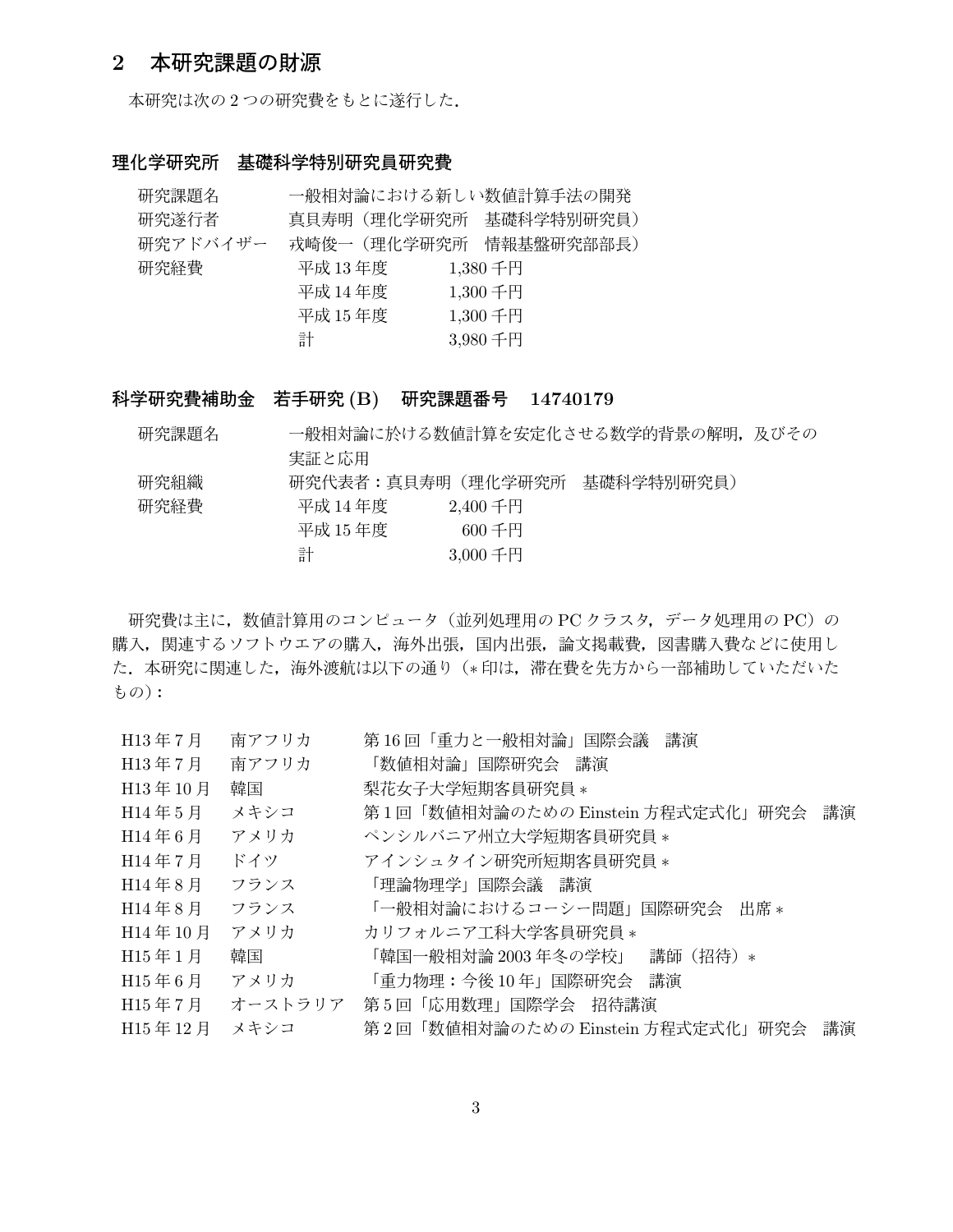# 3 研究発表リスト

- 書籍など
	- 1. Re-formulating the Einstein equations for stable numerical simulations: Formulation Problem in Numerical Relativity H. SHINKAI, G. YONEDA (招待論文) For a part of the book Recent Progress in Astronomy and Astrophysics (Nova Science Publ., New York, 2004), available as http://xxx.lanl.gov/abs/gr-qc/0209111
	- 2. 数値相対論における定式化問題 一般相対論における数値シミュレーションを安定化させ る指針の探求 真貝寿明 米田元 (招待論文) 日本応用数理学会学会誌「 応用数理」 2004 年, 掲載予定
	- 3. Introduction to Numerical Relativity Four hour invited lecture at Asia-Pacific Center for Theoretical Physics Winter School on Gravitation and Cosmology (Ewha Womans University, Seoul, Korea, 2003  $\pm 1$   $\hbox{F}$ ) H. Shinkai ( 招待講演 ) Lecture note is available from http://atlas.riken.jp/∼shinkai/winterAPCTP/
- 学会誌掲載,国際会議発表
	- 1. Constraint propagation in the family of ADM systems G. Yoneda, H. Shinkai Physical Review D 63 (2001) 124019 (9 pages)
	- 2. Quasi-spherical approximation for rotating black holes H. Shinkai, S.A. Hayward Physical Review D 64 (2001) 044002 (8 pages)
	- 3. Adusted ADM systems and their expected stability properties: constraint propagation analysis in Schwarzschild spacetime H. Shinkai, G. Yoneda Class. Quantum Grav. 19 (2002) 1027-1049 (23 pages)
	- 4. Advantages of modified ADM formulation: constraint propagation analysis of Baumgarte-Shapiro-Shibata-Nakamura system G. Yoneda, H. Shinkai Physical Review D 66 (2002) 124003 (10 pages)
	- 5. Fate of the first traversible wormhole: black-hole collapse or inflationary expansion H. Shinkai, S.A. Hayward Physical Review D 66 (2002) 044005 (9 pages)
	- 6. Diagonalizability of constraint propagation matrices G. Yoneda, H. Shinkai Class. Quant Grav. 20 (2003) L31-36 (Letter, 6 pages)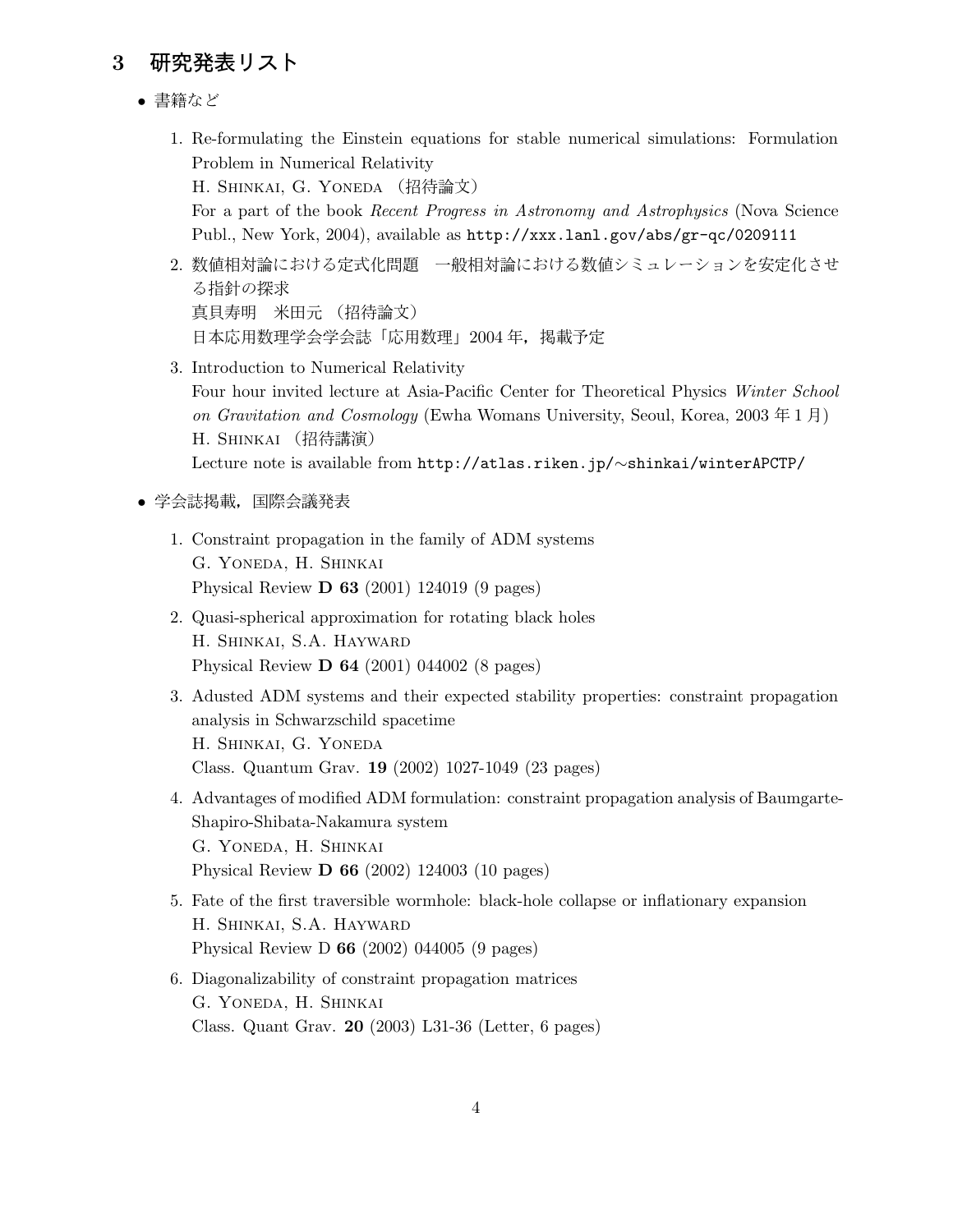7. Toward standard testbeds for numerical relativity

M. Alcubierre, G. Allen, C. Bona, D. Fiske, T. Goodale, F.S. Guzman, I. Hawke, S. Hawley, S. Husa, M. Koppitz, C. Lechner, D. Pollney, D. Rideout, E. Schnetter, E. Seidel, H. Shinkai, D. Shoemaker, B. Szilagyi, R. Takahashi, J. Winicour (Mexico Numerical Relativity Workshop 2002 PARTICIPANTS)

Class. Quant. Gravity 21 (2004) 589-613

- 8. Constraint propagation in  $(N + 1)$ -dimensional space-time H. Shinkai, G. Yoneda submitted to Gen. Rel. Grav.
- 9. Quasi-spherical approximation for rotating black holes H. Shinkai, S.A. Hayward The 16th International Conference on General Relativity and Gravitation [South Africa, 2001 年 7 月]
- 10. Cosnstraint propagation in the family of ADM systems H. Shinkai, G. Yoneda The 16th International Conference on General Relativity and Gravitation [South Africa, 2001 年 7 月]
- 11. Adjusted Systems adding constraints in RHS H. Shinkai Workshop on Numerical Relativity 2002 [South Africa, 2001 年 7 月]
- 12. Adjusted ADM systems and their expected stability properties H. Shinkai, G. Yoneda The 11th Workshop on General Relativity and Gravitation, [Waseda Univ., 2002 年 1 月] (Proceedings, p223-227)
- 13. Systematic understanding of asymptotical stability via constraint propagation analysis — Proposals of Adjusted ADM Systems and Adjusted BSSN Systems — H. Shinkai (60 min talk) Formulations of Einstein Equations for Numerical Relativity [Mexico City, 2002 年 5 月]
- 14. Re-formulations of Einstein equations for stable numerical simulations H. Shinkai (15 min talk) International Conference on Theoretical Physics [Paris, UNESCO 2002 年 7 月]
- 15. Re-formulate the Einstein equations for stable numerical simulations H. SHINKAI (招待講演) The 12th Workshop on General Relativity and Gravitation, [Tokyo Univ., 2002 年 11 月] (Proceedings, p137-151)
- 16. Controlling constraints in free evolution systems H. Shinkai (30 min talk) Gravitation: A Decennial Perspective, [Penn State Univ., 2003 年 6 月]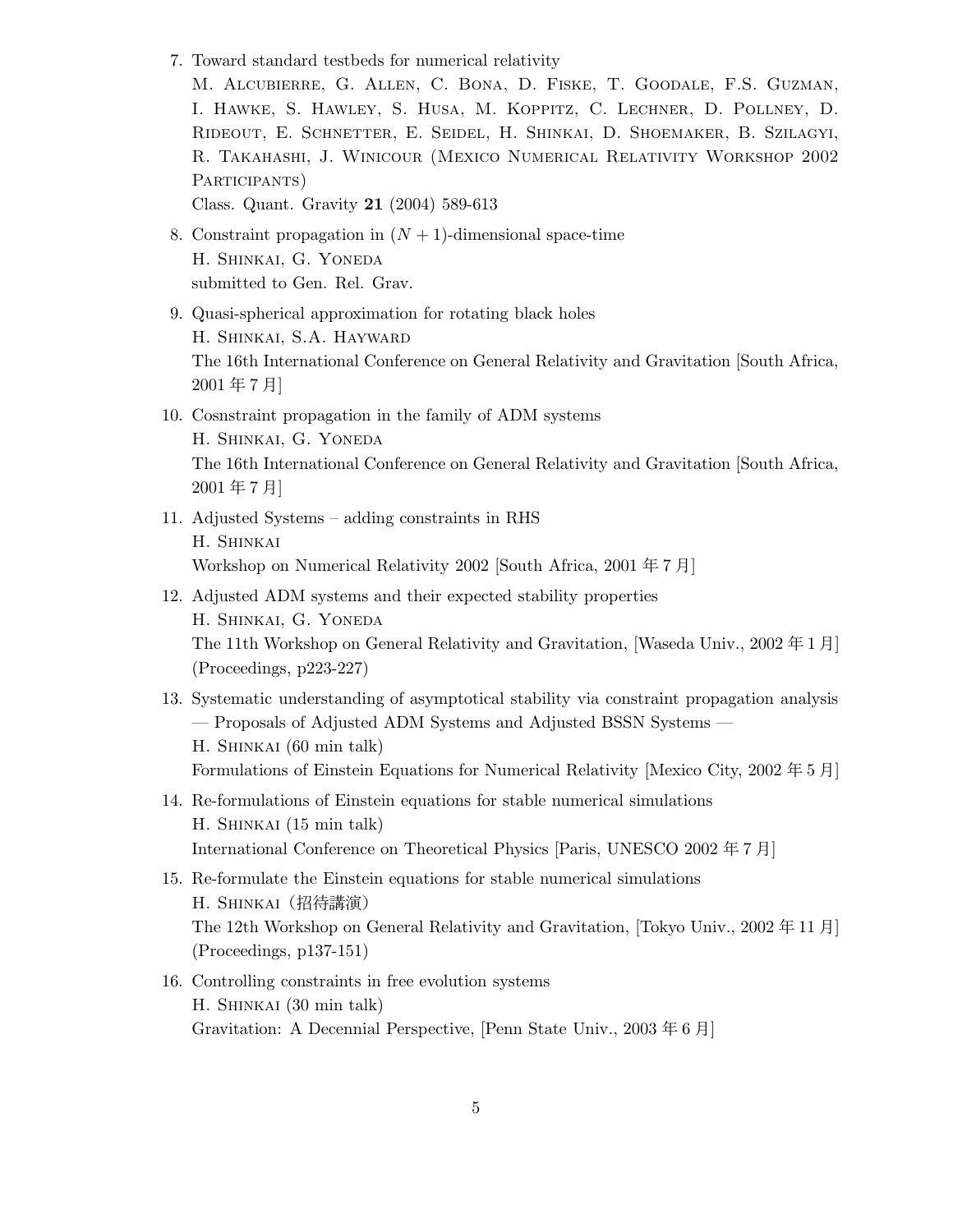17. Controlling constraints in general relativity

H. Shinkai ( 招待講演 at Minisymposia, "Numerical Methods for PDEs with Cosntraints")

The 5th International Congress on Industrial and Applied Mathematics [Sydney, Australia, 2003 年 7 月]

- 18. Gravitational Waves from merging intermmediate-mass black-holes H. Shinkai, T. Matsubayashi, T. Ebisuzaki (poster) Stellar-Mass, Intermediate-Mass, and Supermassive Black Holes, [Kyoto, 2003 年 10 月]
- 19. Constraint propagation analysis and adjusted systems H. Shinkai, G. Yoneda Numerical Relativity: Formulation Problem II, [Mexico, 2003 年 12 月]
- 学会誌投稿中
	- 1. Constraint Propagation in  $N + 1$ -dimensional space-time H. Shinkai, G. Yoneda submitted to General Relativity and Gravitation (2003)
	- 2. Gravitational waves from inter-mediate black-hole mergers T. Matsubayashi, H. Shinkai, T. Ebisuzaki submitted to Astrophysical J. (2003)
- 口頭発表(国内会議)
	- 1. Asymptotically constrained systems for Numerical Relativity 真貝寿明 第14回 理論天文学懇談会シンポジウム [大阪大学, 2001年12月] (集録 p.93)
	- 2. Stability of Wormholes 真貝寿明 「特異点とその周辺」研究会 [大阪市立大学, 2002年1月]
	- 3. Numerical Experiments of Adjusted Einstein equations 真貝寿明 第15回 理論天文学懇談会シンポジウム [国立天文台, 2001年12月] (集録 p. ??)
	- 4. Cactus as a Problem Solving Emvironment 真貝寿明 (招待講演) Grid-Computing Workshop, [Fujitsu, Tokyo, January 2003]
	- 5. Numerical experiments of the adjusted Einstein equations 真貝寿明 「重力波とその周辺」研究会 [基礎物理学研究所, 2003年1月]
	- 6. Gravitational waves from merging intermediate-mass black holes 真貝寿明, 松林達史, 戎崎俊一 第 2 回 DECIGO 研究会 [国立天文台, 2003年 5 月]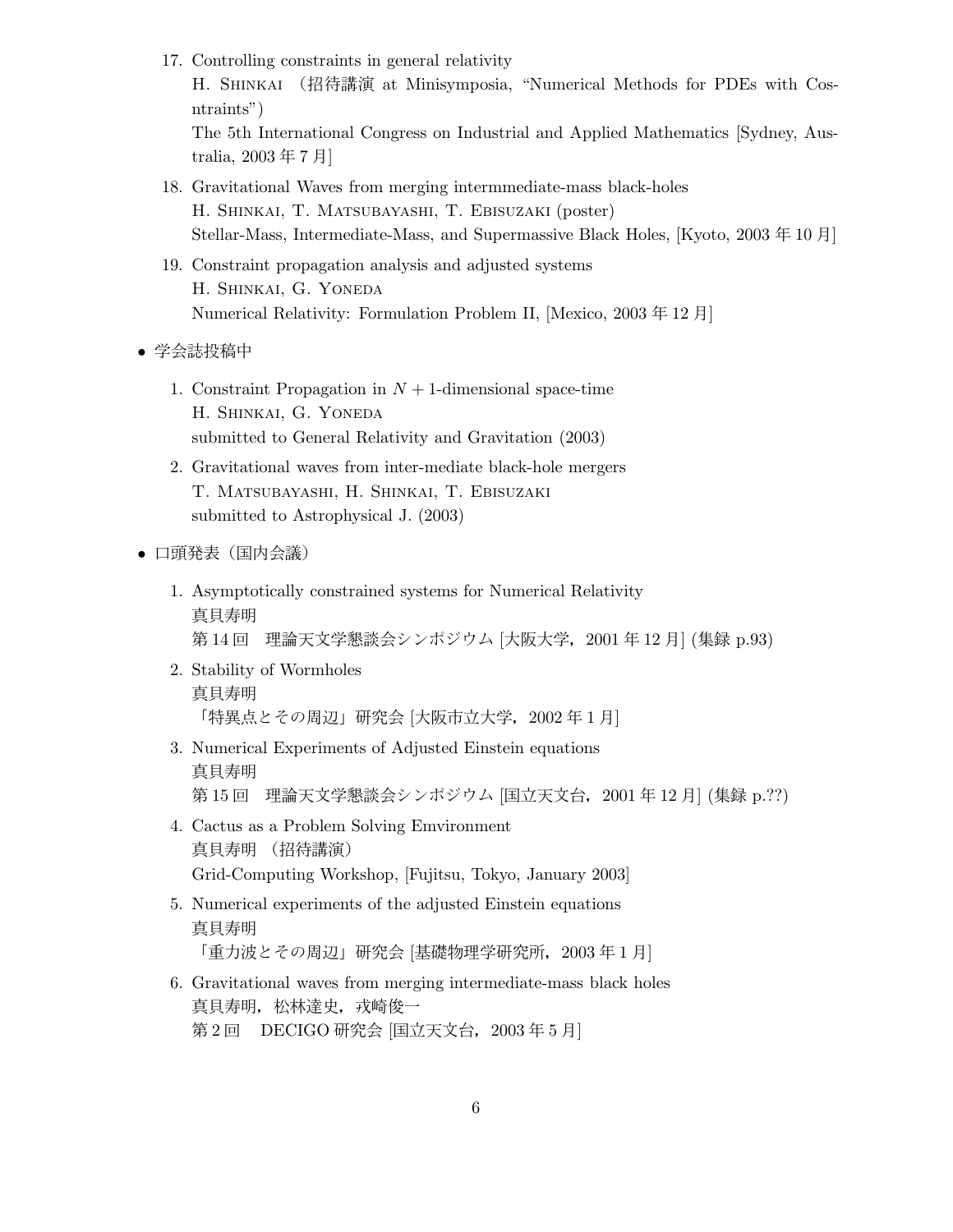- 7. Formulation of Einstein equations for stable numerical simulations 真貝寿明, 米田元 日本物理学会 [立命館大学, 2002年3月]
- 8. Formulation of Einstein equations for stable numerical simulations: II 米田元, 真貝寿明 日本物理学会 [立教大学, 2002 年 9 月]
- 9. Fate of the traversible wormholes 真貝寿明, S.A. Hayward 日本物理学会 [立教大学, 2002 年 9 月]
- 10. Formulation of Einstein equations for stable numerical simulations: III 真貝寿明, 米田元 日本物理学会 [東北学院大学, 2003年3月]
- 一般誌などへの解説記事
	- 1. ワームホールは通過可能か? 最近のワームホール研究から 真貝寿明 「パリティ」(丸善) 2003年5月号
	- 2. 質量とエネルギー 相対論の視点から 真貝寿明 「 数理科学」( サイ エン ス社) 2003 年 12 月号
	- 3. 先端科学辞典 (丸善, 2002年) 項目:「数値相対論」「カーブラックホール」執筆
- 書評ほか
	- 1. シリーズ 海外の研究室事情 (16)「ペンシルバニア州立大学 重力と幾何学センター」 真貝寿明 日本天文学会誌「 天文月報」 2001 年 4 月号
	- 2. 書評短評「宇宙と素粒子 30 講」(戸田盛和著, 朝倉書店, 2002) 真貝寿明 日本物理学会誌 2002 年 11 月号
	- 3. 書評小特集「物理入門書の紹介」第2回「計算機から導く物理の教材」 真貝寿明 山内淳 日本物理学会誌 2003 年 9 月号

この他, 研究業績ではないが, 期間中, 17本の論文の査読を担当し, 学会・研究会の座長を数回務め た.また,日本物理学会学会誌新著紹介委員を2年間担当した.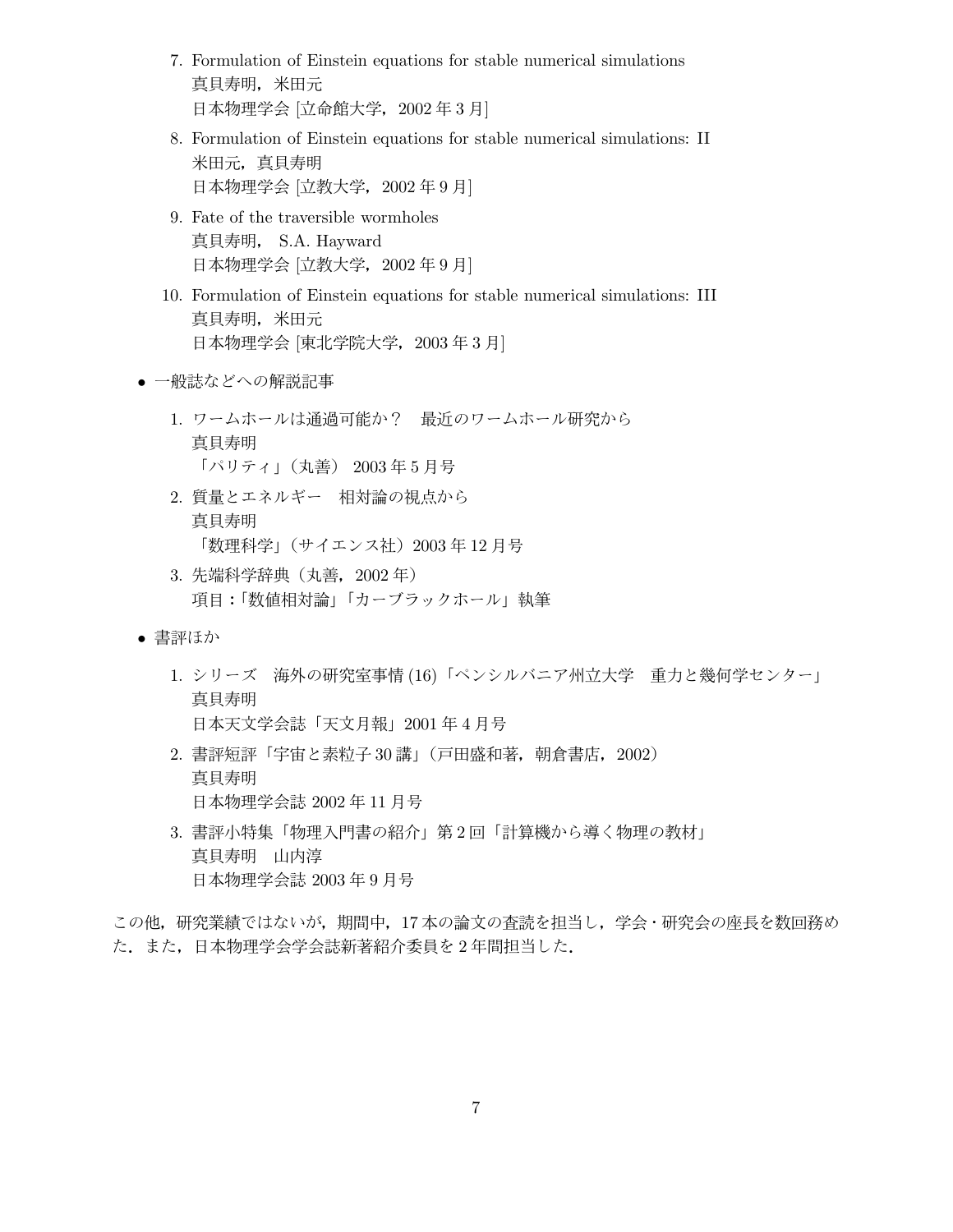### 4 研究成果の概要

【 1】 安 定な数値計算を 行う 方法論

一般相対論における安定な数値シミュレーションを行うための,Einstein 方程式の定式化問題を研 究した. Einstein 方程式は、楕円型偏微分方程式の拘束条件式と双曲型の運動方程式に分解される. 我々は,時空のアトラクターが拘束面に向かうように運動方程式を Lagrange 乗数補正するアイデア を進め、この観点から現在までに行われている試行錯誤的な数値実験事例を統一的に理解でき得るこ とを見いだした.

我々の理論武装は,拘束伝播方程式を併用して,拘束条件の破れを事前に回避することであり,そ のために,拘束伝播方程式のモード解析・固有値解析を行うことを提案した. 現在までに得られてい る事実は次のようである.

- 拘束伝播方程式をみると, 元の発展方程式に本来ゼロである拘束条件式を加える操作(補正操 作, adjustment) によって, 拘束条件の破れの拡大·縮小具合が変化することが予測できる.
- 拘束伝播方程式右辺の固有値解析によって,これまで標準とされてきた ADM 形式が強い重力 場では拘束条件の破れを増大するモードを(減少させるモードと共に)含んでいることが明ら かになった.
- 平坦な時空での摂動, という限られた場合についてだが, 我々は, 何故 BSSN 形式が ADM 形 式よりも数値的に安定なのか、という説明を、拘束伝播方程式右辺の固有値解析によって明ら かにした.
- 元の発展方程式を補正することによって,拘束条件の破れを増大するモードを除去することが 可能である. 発展方程式の時間対称性を破る補正を行えば, 拘束条件の破れが自己収束する「漸 近的拘束システム」をつくることも可能である.
- 「漸近的拘束システム」は,ADM 形式でも BSSN 形式でも提案でき,いくつかの数値計算で は、実際に数値的安定性が得られ、以前より長時間のシミュレーションが実現できた. 米国の グループにより,我々の定式化が有効であることも独立に報告された.

これまでのところ, 我々のアプローチは成功を収めているが, より複雑な時空のダイナミクスを追う ときには, 一層の工夫が必要となるだろう. 事実, 現在比較を進めている弱い重力波伝播の数値計算 では,拘束面に近づいていく様子が見られても最終的に再び計算が破綻してしまう例がある.現在, 固有ベクトル解析を用いた, より積極的な拘束条件の制御方法も考案中である. 高次元時空での応用 を視野に入れた一般論も展開した. 将来的には,「拘束面よりどれだけ離れてしまっているか」という 「距離」の指標を確立し,「補正係数の自動応答制御」を可能にするなどの前進が必要だと考えている.

【 2 】 世界標準の テスト計算問題の 設定と 比較 の 実現

我々の推進する「定式化問題」に注目が集まる中,世界の各グループが独自のテスト問題で独自の比 較結果を出すことが混乱のもととも考えられるようになった. そこで, 世界のいくつかの主要グルー プと共通で,比較計算のフォーマット(問題設定と計算方法の詳細設定)を作ることを実現した.実 際の比較計算については、現在計算結果を集積して解析中であり、近い将来結果を報告できる状態で ある. また, 比較計算設定は, 2年目に入り, 第2段階の問題設定に進んでおり, こちらも現在進行 中である.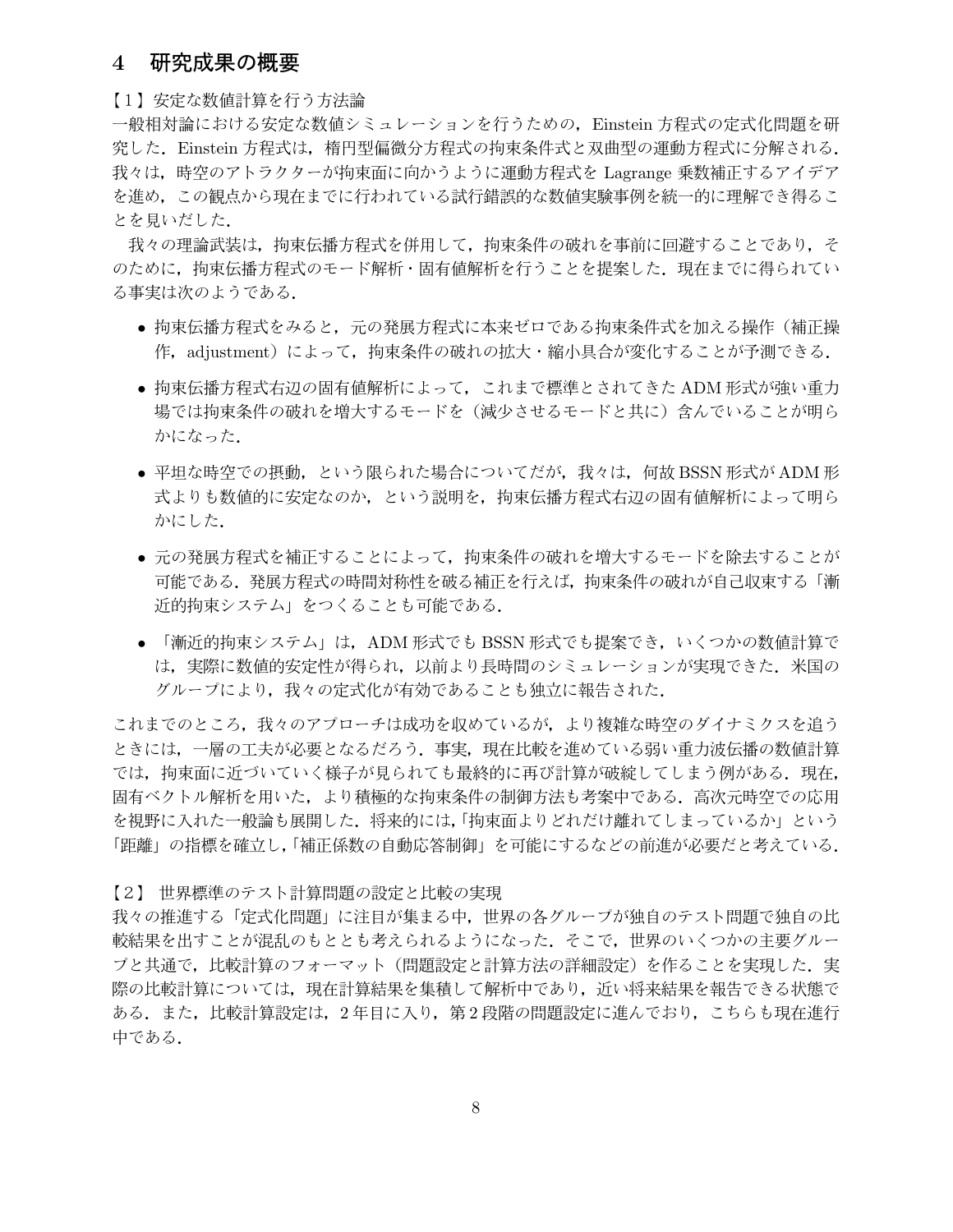#### 【3】 重力波の新たな計算手法の提案

ブラックホールや中性子星合体の後には, 回転するブラックホール (Kerr 解) が形成されると考えら れる. 通常の ADM 形式で行う数値シミュレーションでは, 発生する重力波波形を長時間にわたって 観測者方向に積分することは難しい. この困難を補うため, 我々は時空を光の進行に沿った座標系で 表現し,時空回転によって発生する項を1次近似する「擬球対称近似」を提案した. この方法では, 背景時空を固定しないので、線形近似よりも良い結果が期待される。我々は、Kerr 厳密解を用いて, この近似から発生する誤差を評価した. 結果としてこの近似は, 実際の重力波評価に極めて有効であ ることが示唆された.

【4】 ブラックホールとワームホールの2重性問題

Morris-Thorne によって提起された通過可能なワームホールという研究テーマは, SF 的な興味から 広く紹介されているが,理論相対論研究という観点からは,時空のエネルギー条件についての理解に 結びついている. 我々は、これまで計算の都合上,静的なものとして扱われてきたワームホール解を, 数値シミュレ ーションを用いてその動的な性質を初めて明らかにした. その結果, Morris-Thorne ワームホールは不安定解であり、正(負)のエネルギー物質が通過するとワームホール自体はブラッ クホール (インフレーション的膨張領域) に転移することを示した. ただし, ブラックホールに変化 する以前に再び負のエネルギーの物質を投入することでワームホールは維持でき、旅行者も無事に通 り抜けられることも示した. 本研究は, ブラックホールのホライズン構造の分岐・統合を示した初め てのシミュレーションであり、今後ワームホールとブラックホールの双対性研究を加速させると期待 される。ここでの数値計算は、ヌル座標を用いており、今後のブラックホールの取り扱いなどで役立 つ技法も習得した.

【 5】 中間 質量ブ ラ ックホ ー ル の 合体で 放出さ れ る 重力波の 評価

太陽質量の 100 倍から 1000 倍程度の (中間質量) ブラックホールが発見され、銀河中心の大質量ブ ラックホール形成モデルに, ボトムアップ的なシナリオが現実的になった. これらの中間質量ブラッ クホールの合体時に放出される重力波の情報から、宇宙の銀河分布と大質量ブラックホール形成過程 が決定できうることを、簡単なモデルを設定して議論した. 本研究結果は、将来計画されている宇宙 空間重力波干渉計の観測目的として、非常に魅力的なものであると考えられる.